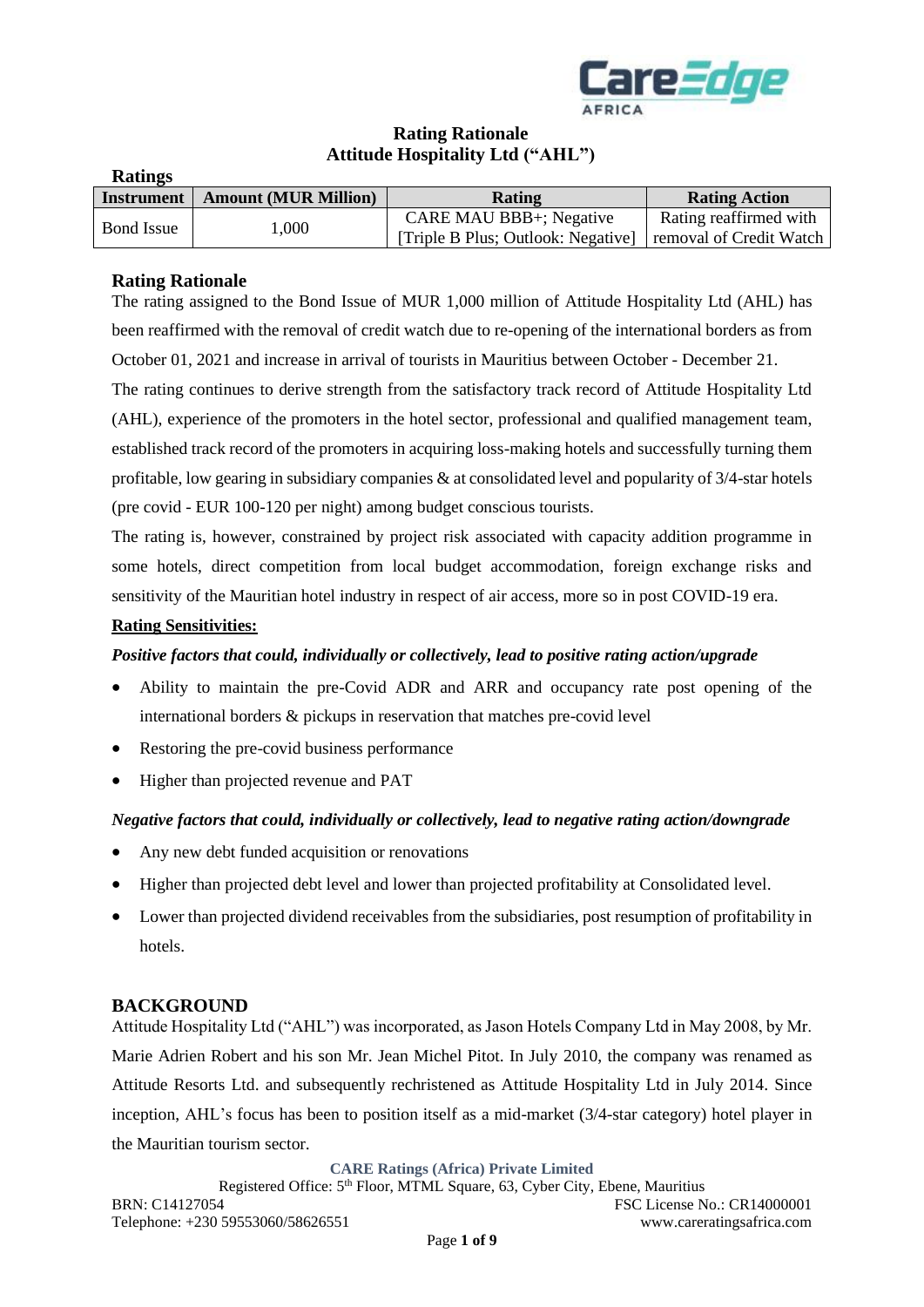

AHL commenced operations in 2008 with two hotels: Coin de Mire Attitude and Blumarine Attitude which, combined, have 210 rooms. From 2010 to 2014, the company acquired 7 hotels (3-4 stars) and

new hotels. AHL currently owns and manages 9 properties along the north and east coast of Mauritius with around 1,207 rooms. It has also established itself as a leading brand in the mid-market segment (3/4-star category) hotels in Mauritius within a price range of Mur 3,000- 6,000 per night. All the 9 hotels are partly owned, some fully owned whilst remaining are leased to subsidiaries and associates.

did renovation and expansion in existing and



In 2021, AHL through its 100% owned subsidiaries Cie Marmites des Iles Limitee has entered into a long-term lease agreement of 15 years with Lavastone to lease its hotel complex next to existing Emeraude Beach Attitude. The hotel was rebranded as Sunrise Attitude 4\* (153 rooms) which was opened last year in October 2021.

AHL was initially promoted by Pitot family. In October 2010, United Investment Limited acquired 39.4% stake in AHL. At present, Pitot family through various companies owns majority share (59%) of AHL. The balance 39.4% is held by United Investment Limited and 1.6% by directors.

AHL is a professionally managed company. It is governed by a 9-member Board of Directors comprising of 2 members from the Pitot family, 2 Executive Directors and a number of eminent industrialists and professionals. The strategic affairs of the company are looked after by the Chief Executive officer - Mr. Jean-Michel Pitot.

Mr. Jean-Michel Pitot has more than 30 years of experience in hotel industry. He was Managing Director in Veranda Resorts before venturing into setting up AHL in 2008. He is assisted by Mr Vincent Desvaux De Marigny (Executive Director and Chief Operating officer) and Mr. Deenesh Seedoyal (Executive Director and Chief Financial Officer) and a team of experienced and qualified professionals for managing day-to-day affairs. Both Mr. Vincent and Mr. Seedoyal have been looking after the marketing and finance function of the group for more than 9 years.

**CARE Ratings (Africa) Private Limited**

Registered Office: 5<sup>th</sup> Floor, MTML Square, 63, Cyber City, Ebene, Mauritius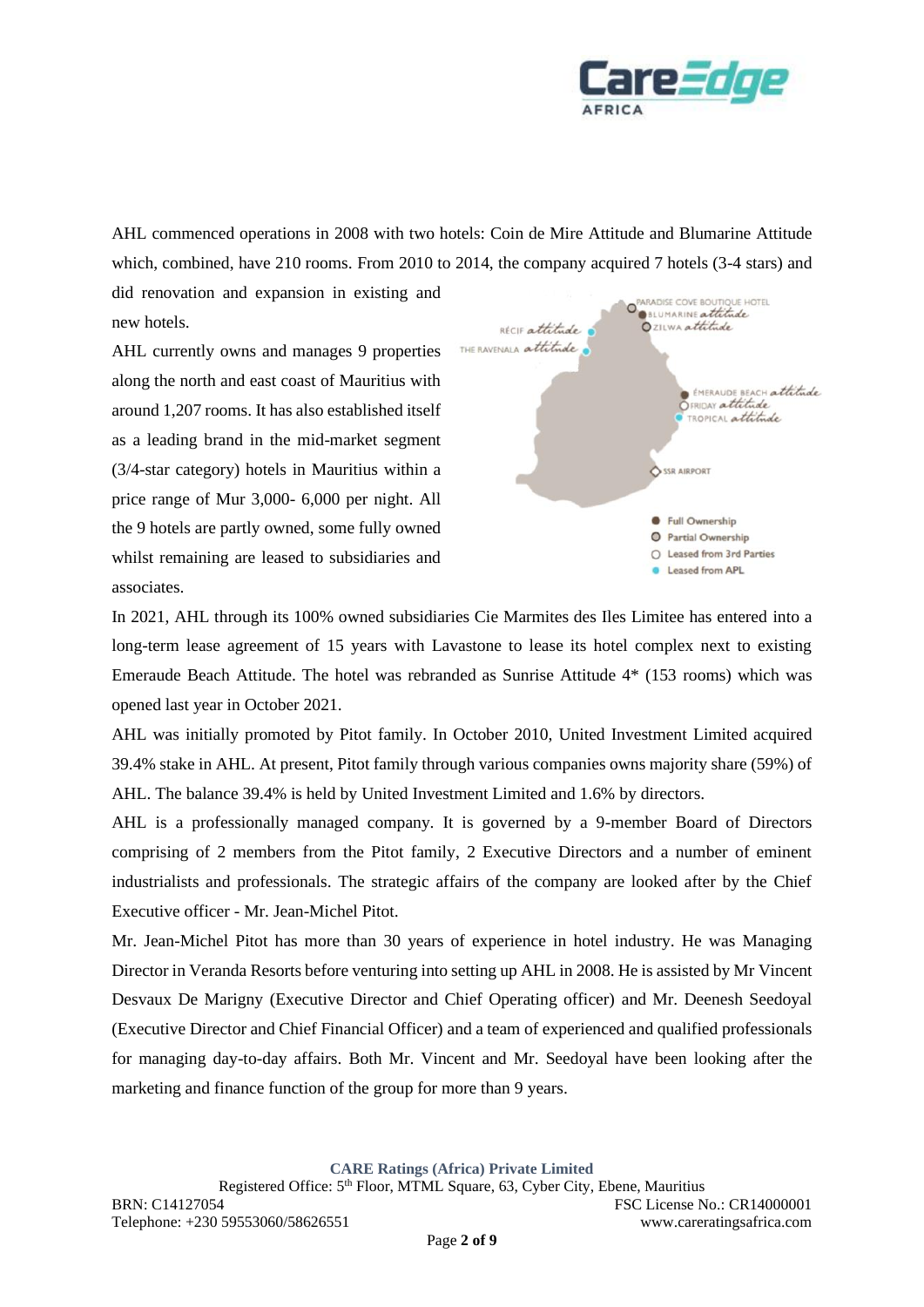

# **CREDIT RISK ASSESSMENT**

#### **Long track record of the group & experienced promoters**

Incorporated in 2008, AHL is the investment & holding company of Attitude hotels group. The promoters, Pitot family was engaged in managing one of the biggest and finest hotel chains of Mauritius – New Mauritius Hotels and later Veranda Resorts Limited for more than 50 years, before setting up AHL. The other promoter, United Investment Limited (39.4% stake in AHL) is an investment firm. AHL derives its entire revenue as dividends from the various group companies (owning the 8 hotels and engaged in managing these hotels). During FY19 and FY20, dividend received by AHL was MUR 160 million and MUR 96 million respectively.

## **Professional and qualified management team**

AHL has qualified employee pool having experience in the hotel Sector. The Group follows centralized decision making. The Group employs around 1,600 people and has a quite low attrition level, with key professionals having long association with the group.

## **Established group owning 8 operational hotels & 1 hotel under management agreement**

AHL owns and manages 9 hotels through different group companies (6 subsidiary, 2 associate and 1 under a 10-year management agreement). In addition, AHL also owns Attitude Hospitality Management Ltd ("AHML"), which manages all hotels of the group, and Attitude Property Ltd, which is the only listed company (Stock Exchange of Mauritius) of the group. APL is a real estate income-driven company, holding properties of Ravenala, Recif and Tropical hotels, which has been leased back to the respective group companies (Rivière Citron Ltée, Pointe Aux Piments Hotel Ltd and Tropical Hotel Ltd. which are running the hotels) against rentals.

#### **Investment in group companies**

As on June 30, 2021; AHL had a total investment of MUR 2,365 million (MUR 2,131 million in Subsidiaries and MUR 234 million in associated companies) in group companies.

#### **Flow of dividends from various group companies**

AHL's entire revenue is generated in the form of dividends received from various group companies engaged in the Hotel sector. However, for FY21, the company has not received any dividend income due to the business effected by COVID-19 pandemic: *MUR Million*

|                                                                  | <b>Business</b> | $\frac{0}{0}$ | <b>MUR Million</b> |             |             |
|------------------------------------------------------------------|-----------------|---------------|--------------------|-------------|-------------|
| <b>Companies</b>                                                 | Verticals       | Holding       | <b>FY18</b>        | <b>FY19</b> | <b>FY20</b> |
| Marina Village Hotel Limited (Blumarine Attitude)                | Hotel           | 88.8%         | 0.0                | 44.4        | 0.0         |
| Compagnie Marmites Des Iles Limitée (Emeraude Beach<br>Attitude) | Hotel           | 100.0%        | 0.0                | 0.0         | <i>20.0</i> |
| Pointe Aux Piments Hotel Ltd (Récif Attitude)                    | Hotel           | 100.0%        | 0.0                | 0.0         | 0.0         |
| Tropical Hotel Ltd (Tropical Attitude)                           | Hotel           | 100.0%        | 0.0                | 0.0         | 0.0         |
| East Water Ltd (Friday Attitude)                                 | Hotel           | 100.0%        | 0.0                | 0.0         | 0.0         |
| Rivière Citron Ltée (Ravenala Attitude)                          | Hotel           | 100.0%        | 0.0                | 0.0         | 0.0         |

**CARE Ratings (Africa) Private Limited** Registered Office: 5<sup>th</sup> Floor, MTML Square, 63, Cyber City, Ebene, Mauritius BRN: C14127054 FSC License No.: CR14000001 Telephone: +230 59553060/58626551 www.careratingsafrica.com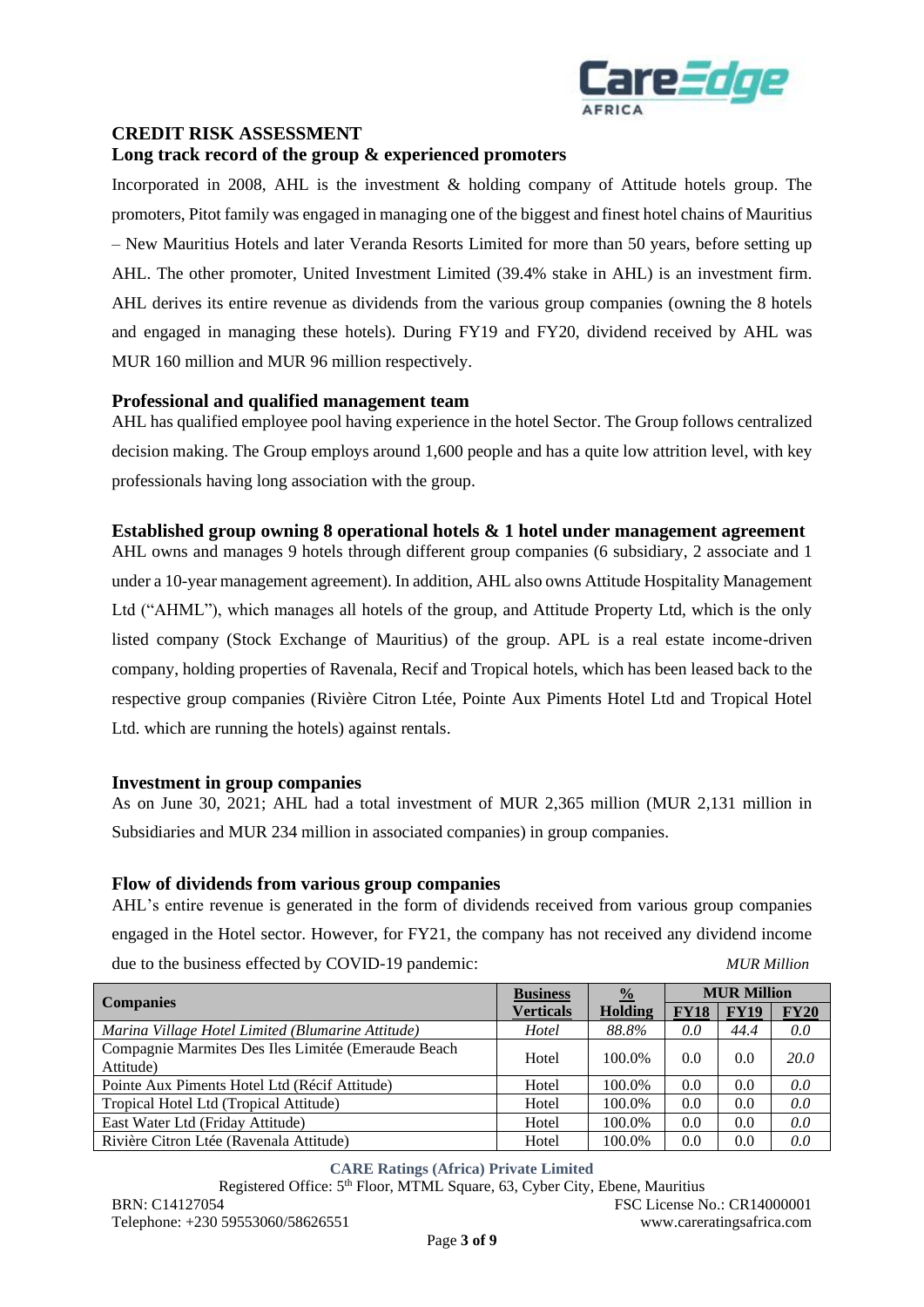

|                                                                                                   |                  | <b>AFRICA</b>  |                    |             |             |
|---------------------------------------------------------------------------------------------------|------------------|----------------|--------------------|-------------|-------------|
|                                                                                                   | <b>Business</b>  | $\frac{0}{0}$  | <b>MUR Million</b> |             |             |
| <b>Companies</b>                                                                                  | <b>Verticals</b> | <b>Holding</b> | <b>FY18</b>        | <b>FY19</b> | <b>FY20</b> |
| Water Sports Village Limited (Paradise Cove Boutique Hotel)                                       | Hotel            | 24.5%          | 0.0                | 0.0         | 0.0         |
| Zilwa Resort Ltd (Zilwa Attitude)                                                                 | Hotel            | 24.0%          | 14.4               | 9.6         | 0.0         |
| Attitude Property Ltd (Revenue: Lease Rentals for 3<br>properties - Ravenala, Recif and Tropical) | Investment       | 48.7%          | 50.7               | 53.8        | 58.5        |
| Attitude Hospitality Management Ltd (Revenue: Mgt Fees)                                           | Managing<br>Co.  | 80.0%          | 28.1               | 52.6        | 17.7        |
| <b>Total</b>                                                                                      |                  |                | 93.2               | 160.3       | 96.2        |

**Debt servicing of the Bond in AHL**: In June 2019, AHL issued a fixed-rate Bond of MUR 1,000 million (subscribed by The Mauritius Commercial Bank Ltd ("MCB")) for a period of 5 years. Bond proceeds were used to prepay the bank debt of AHL (MUR 515 million from MCB) and lend to the following subsidiaries for repayment of their existing debt: Marina Village Hotel Limited (MUR 280 million), Compagnie Marmites Des Iles Limitée (MUR 86 million) and East Water Ltd (MUR 21 million). The balance MUR 98 million is being used by AHL to manage its liquidity.

As per the Term Sheet of MCB, the Bond is proposed to be repaid at maturity (bullet repayment at the end of 5 years. i.e., June 2024).

**Prepayment option available to AHL management** - Given possibility of excess cashflow in various subsidiaries & associate companies, AHL management has kept an option to make early repayment [Repayment 20% in FY21, 30% in FY22 and 50% in FY23]. AHL management has now ruled out possibility of early repayment given the developments regarding COVID-19 and has stated that the Bond will be repaid in June 2024 (FY24), with a possibility of 25% prepayment in June 2023 (FY23). AHL has raised new debt amounting to MUR 275m with MCB to finance its working capital during the period of closure of the hotel. The repayment of the term loans with start as from 2024 onwards.

#### **Hotel Industry in Mauritius**

Mauritius has a relatively diversified economy with the tourism and hospitality industry being one of the main economic pillars. The country welcomed 1.3 million tourists in 2019 with a total tourism earnings of MUR 63, 107 million the same year. At the end of 2019, Mauritius had 112 hotels in operation with a total of 73% room occupancy rate.

#### **Impact of Covid-19 pandemic**

The tourism and hospitality industry has been facing severe hardship since the beginning of the COVID-19 pandemic, with reduced international travel, closure of borders and lockdown periods. Tourist arrivals decreased with only 308,908 arrivals in 2020 compared to 1.3 million in 2019.

To support the industry, Government of Mauritius introduced several measures to support economic operators across all sectors impacted by COVID-19. An amount of MUR 5 billion was earmarked to provide financial support at macroeconomic and cross sector level including tourism sector. A special relief fund of Mur 5 billion has been extended till June 2022 to economic operators at a discounted interest rate of 1.5% with 6 months moratorium on capital and interest repayment. Until December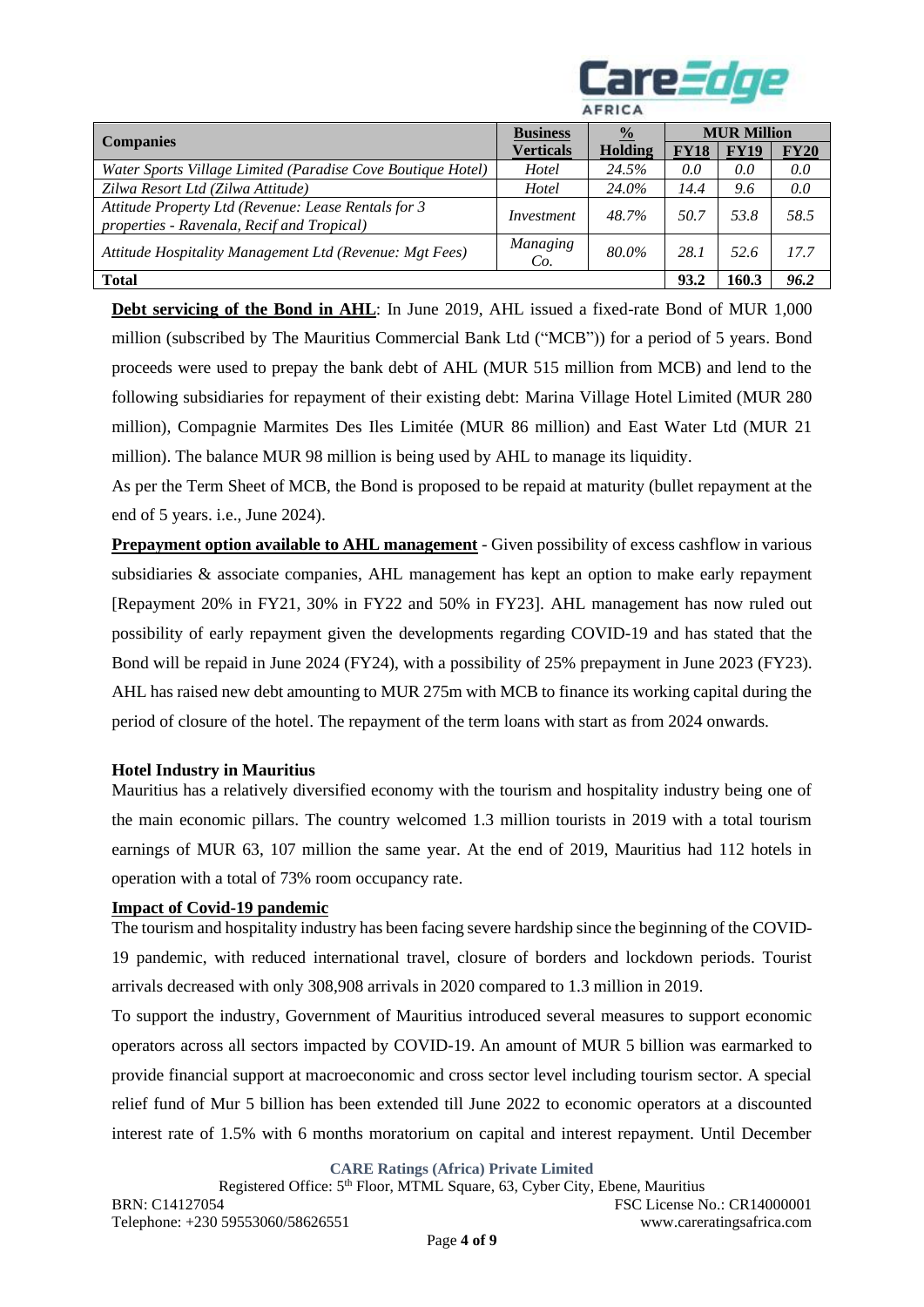

2021, a special Wage assistance scheme was provided by the government of Mauritius, whereby Government provided a wage subsidy to Employers, to ensure that all employees are duly paid their salary. Following the outbreak of the Covid-19 pandemic, the national borders of Mauritius were closed twice (2020 and 2021) to control the propagation of the virus. In October 2021 Mauritius re-opened its borders to all vaccinated travellers and welcomed 170,000 tourists in the month of October -December 21.

## **Outlook on the tourism**

- MUR 420 million is being allocated to the Mauritius Tourism Ports Authority (MTPA) for the Promotion and destination marketing in France, Reunion, UK, Germany, Italy, South Africa and China*.* Several cultural tourism events are being organised locally and internationally and Epromotion through e-marketing, online events, and virtual road shows.
- Strong demand to travel to Mauritius is prompting Air Mauritius to increase its flights. Air Mauritius is operating a daily flight from Paris to Mauritius since November 2021 and three weekly flights to and from London, which is likely to increase to five weekly flights during Christmas and New Year period.
- New flights scheduled from European countries serving the destination.

## **Liquidity Risk**

As informed by the management, after incurring a loss in Q1FY22 (July – Sept 2021), the company has become profitable and posted positive cashflow in October & November and is expected to post better profitability in December 2021 based on current booking trend. The company is using the excess cash to reduce its overdraft facility. The company also has Mur 200 million of undisbursed COVID loan to meet its working capital requirement, if necessary. This apart, the company is expected to receive Mur. 150 million from MIC which it proposes to use in recurrent capital expenditure (regular maintenance of 8 hotels) projected at MUR 110 million. This is in line with sanction terms of MIC.

In FY21, AHL signed a subscription agreement with the Mauritius Investment Corporation Ltd ("MIC") to issue redeemable convertible bonds for MUR 500 million to help mitigate the financial impact of Covid-19. As at June 30, 2021, AHL has drawn down an amount of MUR 200 million from MIC. This apart, MCB sanctioned a term loan of MUR 475 million (@1.5% p.a.) under the Bank of Mauritius COVID-19 Support Programme. The company utilized Mur 275 million of COVID loan and MUR 350 million of MIC facility to fund its cash losses and make schedule interest payment. AHL didn't have any capital repayment both at company or at group level. This apart the company had unutilized overdraft facility of Mur 170 million (June 30, 2021).

The total subscription of MIC bonds will be completed by  $15<sup>th</sup>$  March 2022 at latest. As at date of this report, the subscribed amount is MUR 350 million.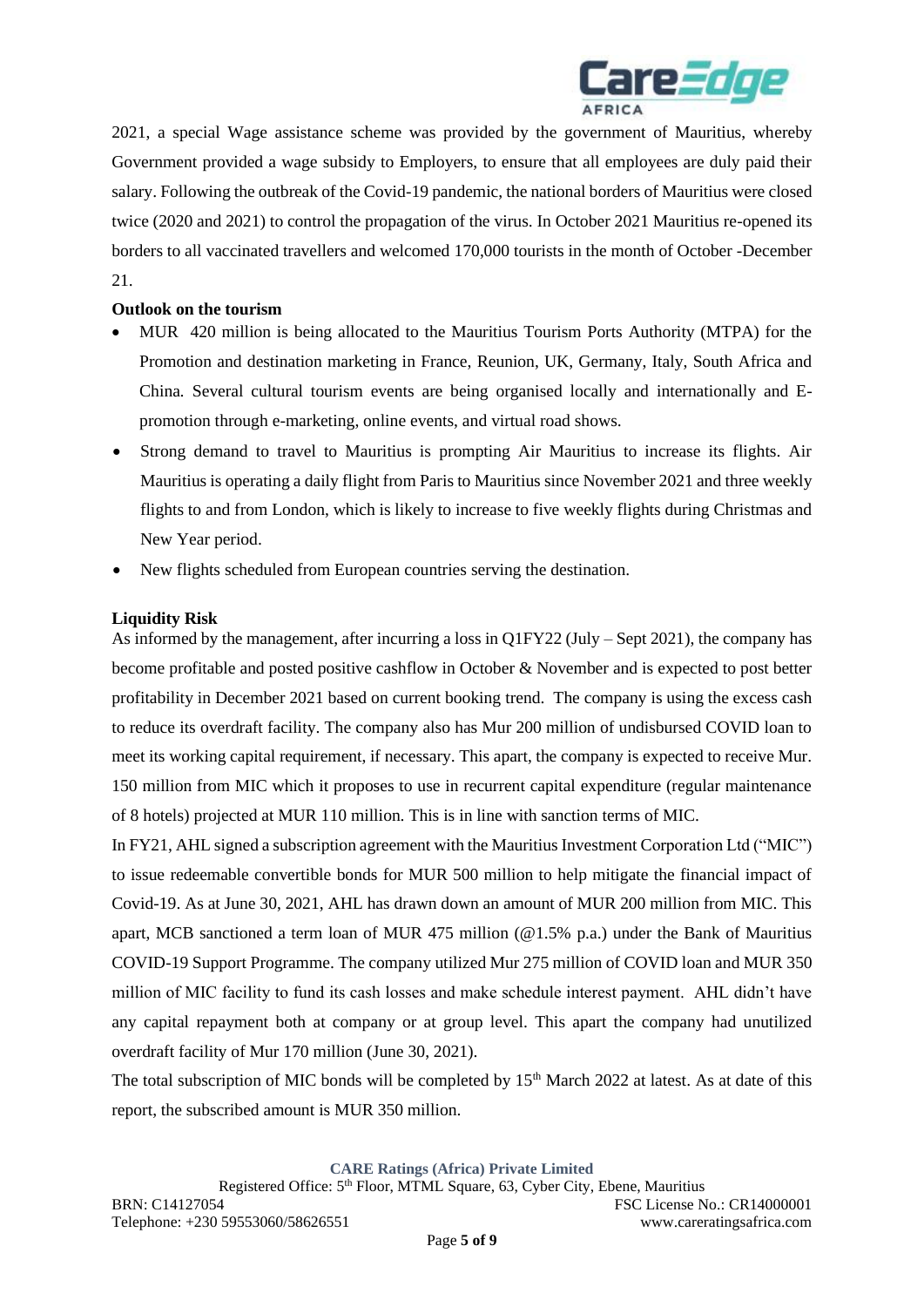

The management has stated that they will not announce any dividend for next few years and will utilize the cashflow for repayment of the Bond and MIC facility.

#### **Prospects**

The prospects of AHL depends on operational & financial performance of dividend paying hotels/companies, ability to maintain the pre-Covid occupancy rate of its hotel post opening of the international borders and restoring the pre-covid business performance for the hotels.

The rating is also sensitive to any new debt funded acquisition & renovations and dividend pay-out over next 3 years.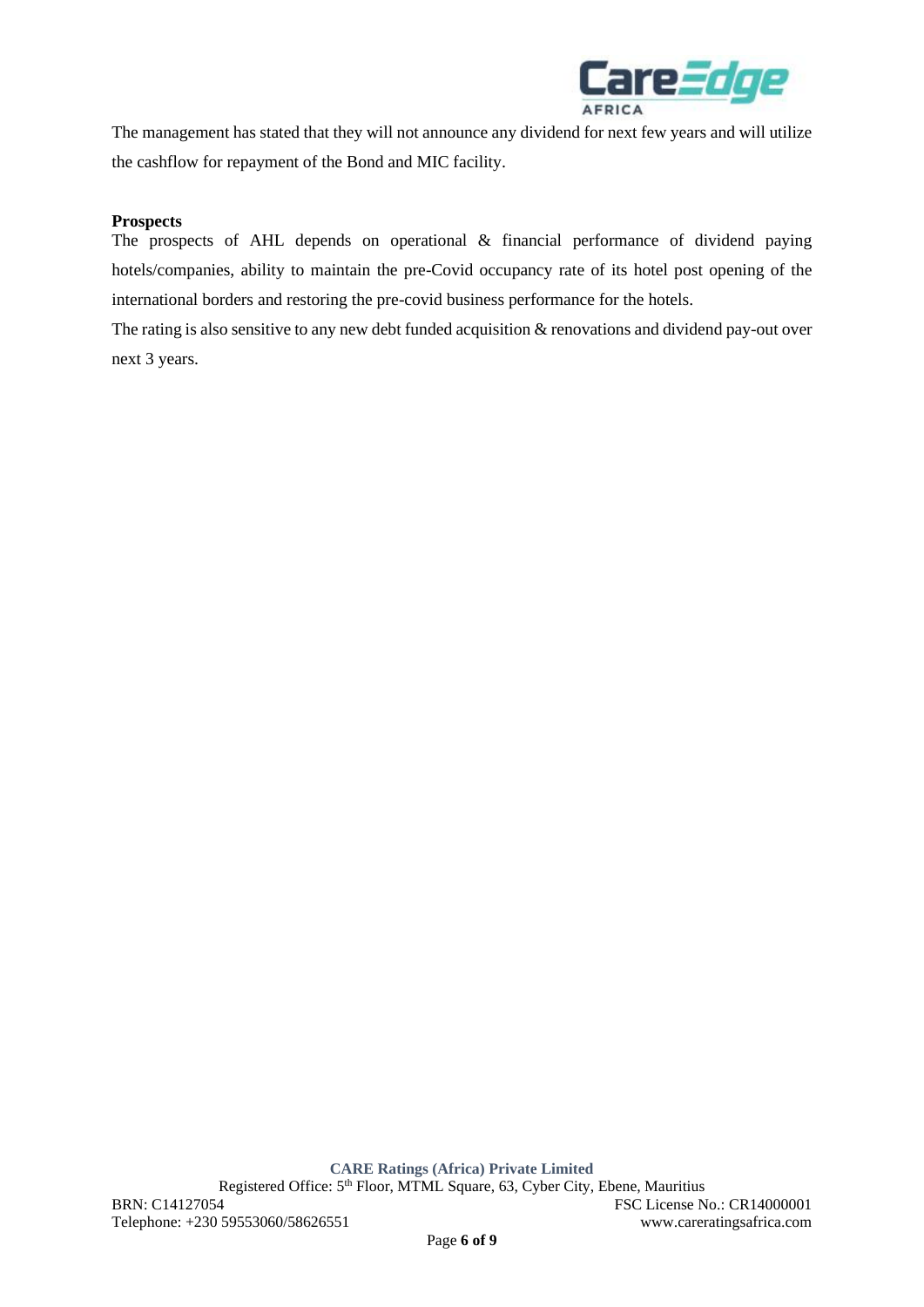

# **FINANCIAL PERFORMANCE**

| <b>Standalone Financial performance of AHL</b> |                |                              | <b>MUR</b> Million |                              |  |
|------------------------------------------------|----------------|------------------------------|--------------------|------------------------------|--|
| For the year ended as on                       | <b>Jun-18</b>  | <b>Jun-19</b>                | $Jun-20$           | $Jun-21$                     |  |
|                                                | <b>Audited</b> |                              |                    |                              |  |
| Revenue                                        | 93             | 160                          | 96                 | $\blacksquare$               |  |
| <b>Total Income</b>                            | 93             | 162                          | 116                | 19                           |  |
| <b>EBITDA</b>                                  | 35             | 153                          | 109                | $\overline{4}$               |  |
| Depreciation                                   |                |                              | 27                 | 67                           |  |
| Interest                                       | 31             | 27                           | 51                 | 56                           |  |
| <b>PBT</b>                                     | 65             | 139                          | 30                 | (120)                        |  |
| <b>PAT</b>                                     | 65             | 139                          | 30                 | (120)                        |  |
| Gross Cash Accruals (GCA)                      | 65             | 139                          | 58                 | (52)                         |  |
| Dividend paid/proposed                         | 76             | 136                          |                    |                              |  |
| <b>Financial Position</b>                      |                |                              |                    |                              |  |
| Equity share capital                           | 1,297          | 1,297                        | 1,297              | 1,297                        |  |
| Quasi Equity from MIC                          |                |                              | $\mathbf{Q}$       | 209                          |  |
| Tangible net worth                             | 1,419          | 1,424                        | 1,393              | 1,473                        |  |
| Total debt                                     | 516            | 1,000                        | 1,000              | 1,275                        |  |
| - Long term debt                               | 516            | 1,000                        | 1,000              | 1,275                        |  |
| - Short term debt                              |                | $\qquad \qquad \blacksquare$ |                    | $\qquad \qquad \blacksquare$ |  |
| Cash & Bank balances                           | $\mathbf{1}$   | 1                            | 1                  | $\overline{7}$               |  |
| <b>Key Ratios</b>                              |                |                              |                    |                              |  |
| EBITDA / Total operating income                | 37.07          | 94.62                        | 94.24              | 19.00                        |  |
| PAT / Total income                             | 69.69          | 86.00                        | 26.28              | $-619.00$                    |  |
| ROCE- operating (%)                            | 1.74           | 6.93                         | 3.38               | $-2.48$                      |  |
| RONW(%)                                        | 4.62           | 9.78                         | 2.16               | $-8.35$                      |  |
| Long-term debt to equity ratio                 | 0.36           | 0.70                         | 0.72               | 1.01                         |  |
| Overall gearing ratio                          | 0.36           | 0.70                         | 0.72               | 1.01                         |  |
| Interest coverage (times)                      | 1.12           | 5.58                         | 2.12               | 0.07                         |  |
| Long-term Debt/EBITDA                          | 16.23          | 4.96                         | 9.18               | 309.69                       |  |
| Total debt/EBITDA                              | 16.52          | 4.96                         | 9.18               | 309.69                       |  |

AHL is an investment company, and its only source of revenue is dividend received from its subsidiary and associate companies. In FY18, FY19 and FY20 the company has received dividend from APL, Attitude Hospitality Management Ltd., Zilwa Resort and Marina Village Hotel. This is because other subsidiary and associate companies are either too small or has debt repayment (interest & principal) liability.

In FY21, AHL has not received any dividend from its subsidiaries and has earned a nominal total revenue of MUR 19 million as interest payment from the subsidiaries. Total debt as on June 30, 2021, was MUR 1,275 million. As stated by the management, the company will not announce any dividend for next few years and will utilize the cashflow for repayment of the Bond and MIC facility.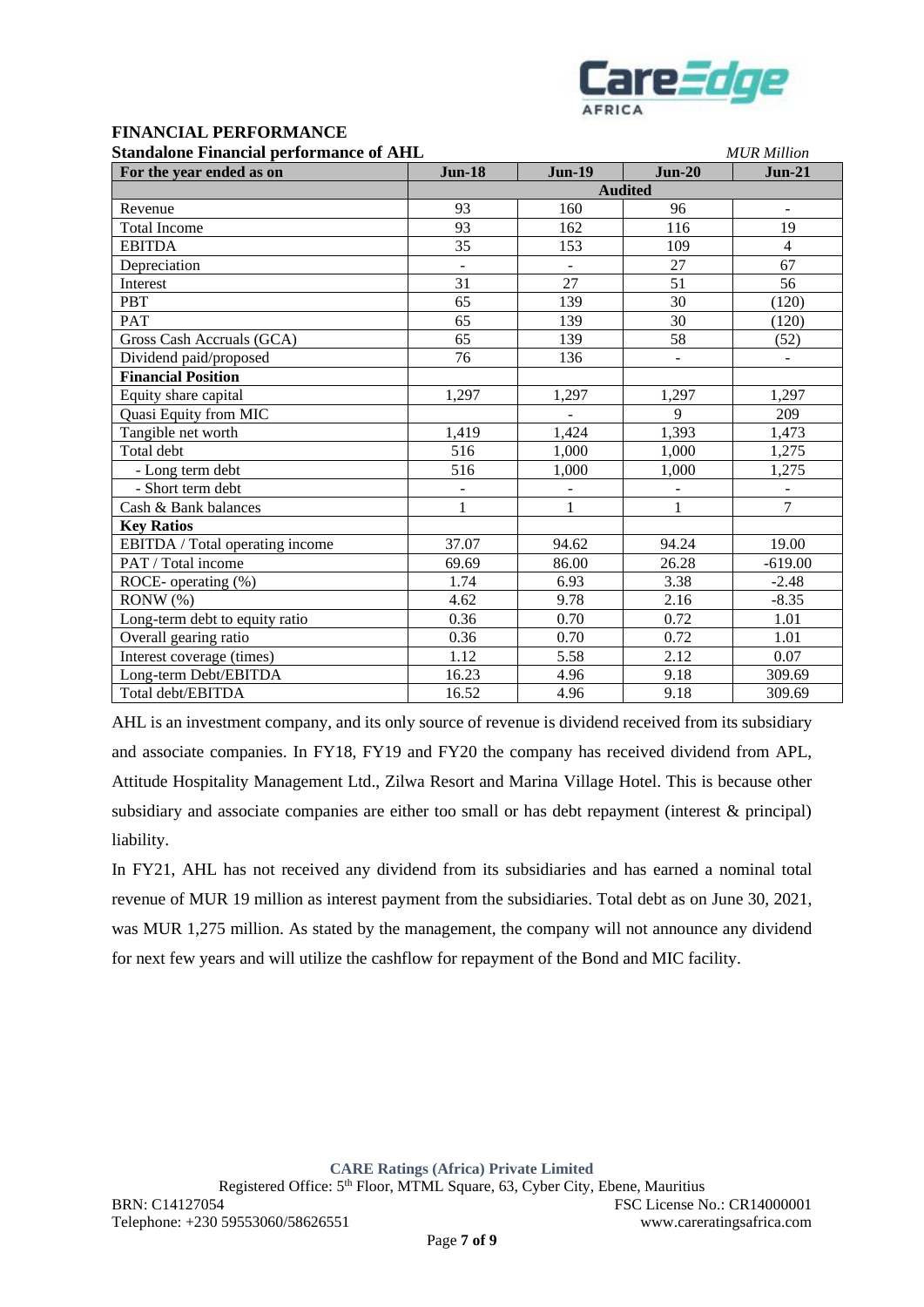

| <b>Consolidated financial performance of AHL group</b> |                |               |          | <b>MUR</b> Million |  |
|--------------------------------------------------------|----------------|---------------|----------|--------------------|--|
| For the year ended as on                               | <b>Jun-18</b>  | <b>Jun-19</b> | $Jun-20$ | $Jun-21$           |  |
|                                                        | <b>Audited</b> |               |          |                    |  |
| <b>No. of Rooms</b>                                    | 995            | 1,085         | 1,085    | 1,085              |  |
| <b>Avg. Occupancy</b>                                  | 85%            | 88%           | 65%      | 10%                |  |
| Revenue                                                | 1,678          | 1,743         | 1,346    | 154                |  |
| <b>Total Income</b>                                    | 1,684          | 1,754         | 1,371    | 381                |  |
| <b>EBITDA</b>                                          | 417            | 494           | 294      | (224)              |  |
| Depreciation & amortisation                            | 148            | 154           | 226      | 194                |  |
| Interest                                               | 122            | 117           | 133      | 127                |  |
| PBT                                                    | 317            | 315           | (83)     | (716)              |  |
| <b>PAT</b>                                             | 295            | 232           | (104)    | (663)              |  |
| Gross Cash Accruals (GCA)                              | 442            | 386           | 121      | (468)              |  |
| Dividend paid/proposed                                 | 136            | 211           | 70       | 1                  |  |
| <b>Financial Position</b>                              |                |               |          |                    |  |
| Equity share capital                                   | 1,297          | 1,297         | 1,297    | 1,297              |  |
| Quassi Equity from MIC                                 |                |               |          | 200                |  |
| Tangible net worth                                     | 2,257          | 2,300         | 2,068    | 1,588              |  |
| Total debt                                             | 1,986          | 1,938         | 2,636    | 2,906              |  |
| - Long term debt                                       | 1,855          | 1,919         | 2,504    | 2,809              |  |
| - Short term debt                                      | 291            | 19            | 132      | 96                 |  |
| Cash & Bank balances                                   | 67             | 129           | 125      | 73                 |  |
| <b>Key Ratios</b>                                      |                |               |          |                    |  |
| Profitability (%)                                      |                |               |          |                    |  |
| EBIDTA / Total income                                  | 24.74          | 28.18         | 21.48    | (58.74)            |  |
| PAT / Total income                                     | 17.52          | 13.22         | (7.62)   | (173.98)           |  |
| ROCE- operating (%)                                    | 5.86           | 7.15          | 0.92     | (13.08)            |  |
| RONW(%)                                                | 13.65          | 10.18         | (4.78)   | (36.25)            |  |
| Long term debt to equity ratio                         | 0.82           | 0.83          | 1.22     | 2.04               |  |
| Overall gearing ratio                                  | 0.88           | 0.84          | 1.28     | 2.11               |  |
| Interest coverage (times)                              | 3.40           | 4.22          | 2.21     | (1.76)             |  |
| Total debt/EBITDA                                      | 4.77           | 3.92          | 8.95     | (12.99)            |  |

AHL (Consolidated) reported a revenue of MUR 155 million whilst loss after tax stood at MUR 689 million. Cash loss was Mur 468 million in FY21. The loss is attributed to the ongoing Covid-19 pandemic and closure of borders for nearly two years until October 2021. During the discussion, management informed that 6 out of 8 hotels were used as quarantine centres, generating revenue sufficient to meet the operating fixed cost of the group. The other 2 hotels i.e., Zilwa and Tropical were opened for the residents generating room revenue to meet the operating cost of the hotels. AHL receive total Government Wages Assistance scheme of MUR 207 million for FY21.

#### **Adjustments**

- 1. Tangible networth is calculated by netting off revaluation reserve, and non-purchased intangible assets from total equity.
- 2. Gross Cash Accruals (GCA) is calculated as PAT+ Depreciation + deferred tax+ other non-cash expenditure.
- 3. Overall Gearing ratio is calculated as total debt (long term and short-term debt)/Tangible Networth.
- 4. Total Income includes revenue from others (Management fees/Interest Income, rental income, etc.)

**CARE Ratings (Africa) Private Limited**

Registered Office: 5<sup>th</sup> Floor, MTML Square, 63, Cyber City, Ebene, Mauritius